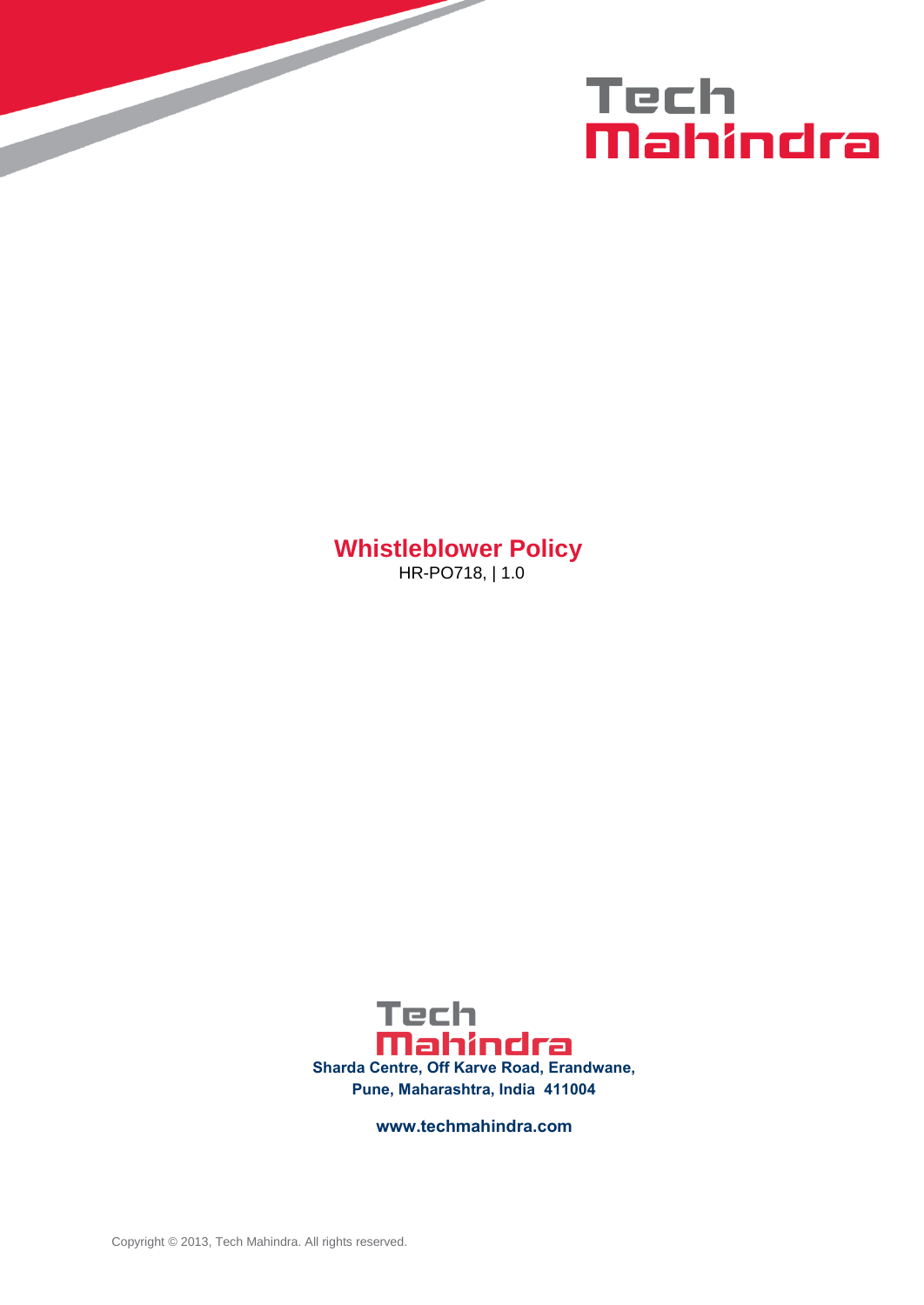

# **Table of Contents**

| 1 <sup>1</sup> |  |
|----------------|--|
| 2.             |  |
| 3.             |  |
| 4.             |  |
| 5.             |  |
| 6.             |  |
| 7 <sub>1</sub> |  |
| 8.             |  |
| 9.             |  |
| 10.            |  |
| 11.            |  |
| 12.            |  |
| 13.            |  |
| 14.            |  |
|                |  |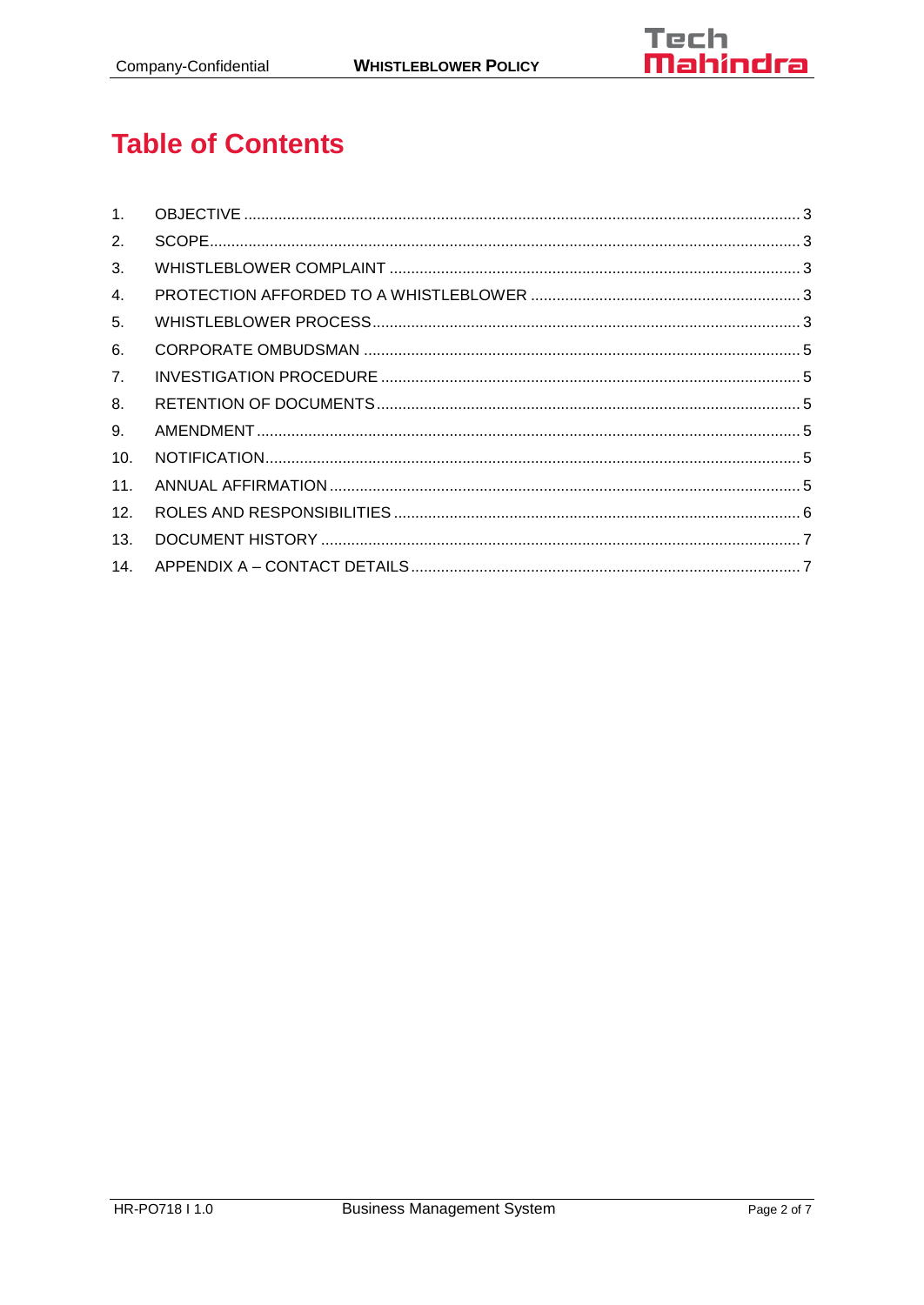# <span id="page-2-0"></span>**1. OBJECTIVE**

The objective of this policy is to provide Associates (whether permanent or on contract) , Investors, customers, vendors and other stakeholders (hereinafter collectively referred to as stakeholders) an avenue to raise concerns, in line with the commitment of Tech Mahindra to the highest possible standards of ethical, moral and legal business conduct and its commitment to open communication.

To provide necessary safeguards for protection of employees from reprisals or victimization, for whistle blowing in good faith.

Tech Mahindra encourages all its stakeholders to communicate and raise any behavior or practice, they may be aware of and suspect to be unethical, illegal or otherwise inappropriate and harmful to the company.

The Tech Mahindra Whistleblower Policy is a critical means through which Stakeholders can raise actual or suspected violations.

The policy sets out ways through which the stakeholders can raise concerns that relate to actual or suspected violations of the Code of Ethical Business Conduct, Accounting, Internal Accounting Controls, Auditing Matters and applicable national and international laws including statutory / regulatory rules and regulations which includes but not limited to Companies Act, SEBI and SEC Regulations.

# <span id="page-2-1"></span>**2. SCOPE**

The policy is applicable to all Investors, Associates (including permanent and on contract) customers and SUPPLIERS / VENDORS OF TECH MAHINDRA.

#### <span id="page-2-2"></span>**3. WHISTLEBLOWER COMPLAINT**

A "whistleblower complaint" is a complaint where a Complainant/ Whistle Blower (person raising the Complaint) believes that Tech Mahindra (or an officer or Associate of Tech Mahindra) has, or may have, breached the Code of Ethical Business Conduct, Accounting, Internal Accounting Controls, Auditing Matters and applicable national and international laws including statutory / regulatory rules and regulations.

Alerting Tech Mahindra to potential issues will assist in promoting compliant corporate environment and will protect Tech Mahindra's reputation. All the stakeholders have an obligation to raise such concerns as soon as possible.

All the stakeholders shall address the complaints /concerns to the CORPORATE OMBUDSMAN. In case of a complaint/concern against CORPORATE OMBUDSMAN, the same shall be addressed to the Vice Chairman of the Board of Directors.

## <span id="page-2-3"></span>**4. PROTECTION AFFORDED TO A WHISTLEBLOWER**

Tech Mahindra prohibits and discourages the retribution against anyone for raising or for helping to address integrity concerns. Associates shall not be disadvantaged in any manner for having raised a concern. Allegations of retaliation will be investigated and if proved, appropriate action will be taken. Associates can raise allegations of retaliation with HR or with CORPORATE OMBUDSMAN.

#### <span id="page-2-4"></span>**5. WHISTLEBLOWER PROCESS**

- 1. A Whistle Blower can raise a concern with the CORPORATE OMBUDSMAN by:
	- a. Sending an e-mail to [CORPORATEOMBUDSMAN@techmahindra.com.](mailto:CORPORATEOMBUDSMAN@techmahindra.com)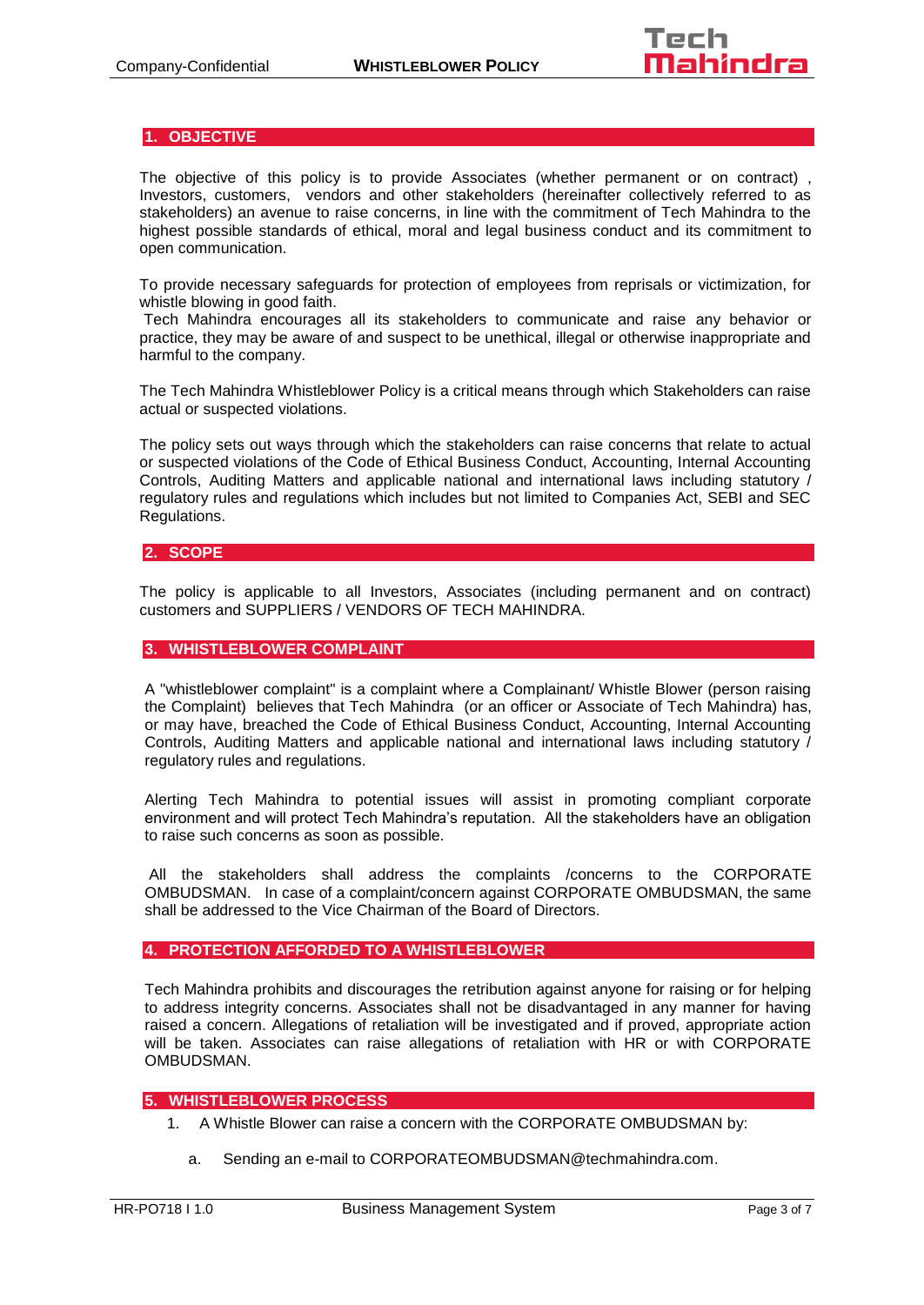

- b. In person Complaints can also be reported verbally on telephone no. 0120-453- 4450. Verbal reports will normally be documented by the CORPORATE OMBUDSMAN by a written transcription of the verbal report.
- 2. All whistleblower complaints received shall be reviewed by the CORPORATE OMBUDSMAN or by the Redressal Committee constituted by him/her. The CORPORATE OMBUDSMAN or the Committee shall assess whether or not the issue raised constitutes a whistleblower complaint. In case of a review by the Redressal Committee, it shall submit a report to CORPORATE OMBUDSMAN detailing whether the issue(s) raised constitute(s) a whistleblower complaint or not. The CORPORATE OMBUDSMAN or the Redressal Committee, to whom the complaint may be directed by the CORPORATE OMBUDSMAN, will respond to the concern within 48 hours of receiving it.
- 3. The Whistle Blower may disclose his/her identity and Tech Mahindra would provide protection against retaliation

**Note:** It is the discretion of the Whistle Blower to conclude whether or not the issue shall be raised anonymously. For the matter to be aptly investigated, the Whistle Blower may choose to disclose his/her identity along with the details of the complaint. While the anonymous complaints will also be suitably and sincerely looked into, it will provide more leverage and will be pertinent to investigate the complaint sufficiently if the Whistle Blower chooses to disclose his /her identity. The identity of the whistleblower shall be kept confidential to the maximum reasonable extent.

Malicious Allegations: Malicious and baseless allegations by Associates or other stakeholders may result in disciplinary action and could include even termination and / or other appropriate action, as the case may be.

4. Once the assessment is made by the CORPORATE OMBUDSMAN, the Redressal Committee will:

- Contact the Associate/Customer/Vendor to obtain the information necessary to conduct an effective investigation;
- Discuss the steps to be taken to investigate the issue.

Note: Whistle Blowers involved in an investigation are also expected to keep all discussions confidential. This is important to safeguard the integrity of the investigation and the whistleblower process generally.

The CORPORATE OMBUDSMAN or the Redressal Committee assigned to the investigation needs to ensure that all investigation is carried out objectively. Where required, Tech Mahindra Legal Counsel shall provide legal input.

- 5. The CORPORATE OMBUDSMAN and the designated officer will provide feedback to the Whistle Blower on the progress of the investigation.
- 6. The CORPORATE OMBUDSMAN shall submit a report of all the complaints received during a quarter to the Board of directors in the first Board meeting held in the following quarter or such other Board meeting at the direction of the Board. The report shall contain details of all the complaints, their status and such other information as CORPORATE OMBUDSMAN deems fit or necessary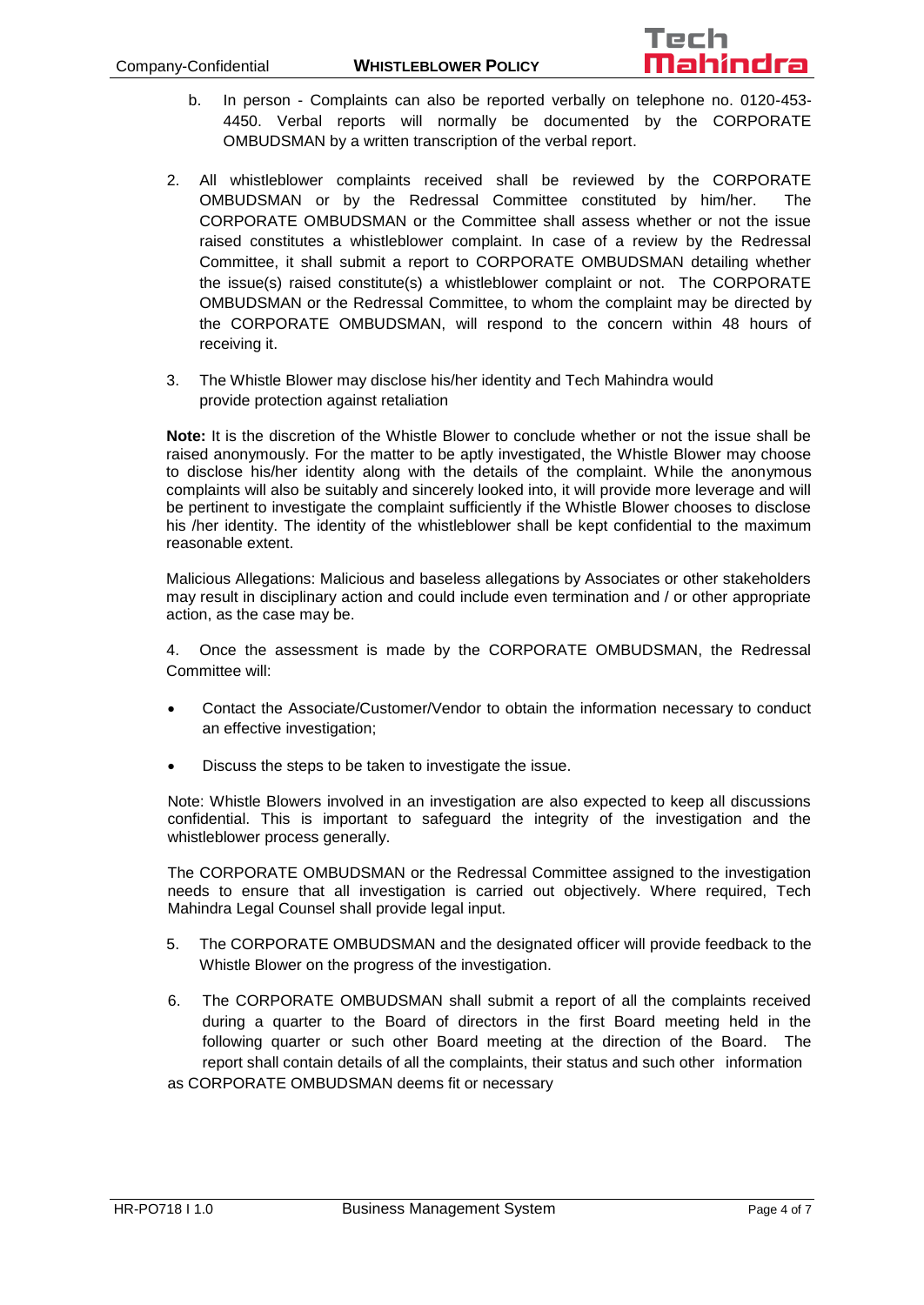## <span id="page-4-0"></span>**6. CORPORATE OMBUDSMAN**

The CORPORATE OMBUDSMAN is primarily responsible for overseeing and managing compliance issues within the organization. The CORPORATE OMBUDSMAN is in charge of ensuring, that the company and its Associates are complying with internal policies and procedures.

Please refer Annexure A for the contact details of CORPORATE OMBUDSMAN.

## <span id="page-4-1"></span>**7. INVESTIGATION PROCEDURE**

Concerns about Integrity and non-compliance with Tech Mahindra Code of Ethical Business Conduct will be investigated as per process laid down and defined by the CORPORATE OMBUDSMAN. The Associate/s concerned who is/are found to be non-compliant after the investigation, are liable to face appropriate disciplinary action including termination from the services of the company. Tech Mahindra's investigation process includes.

- Stakeholders need to write to CORPORATE OMBUDSMAN immediately and raise a concern with required evidences and documents.
- A minimum 7 member Redressal Committee consisting of experts will be formed with the right knowledge and objectivity from within the company. Members from this committee shall be assigned to investigate into the matter within 48 hours of receipt of the whistle blower complaint.
- The Redressal Committee should conduct an inquiry and come up with a report within 15 to 45 working days from the date of the initial complaint.
- The Redressal Committee should recommend the corrective actions to the appropriate managers for implementation. In the event the accused is found guilty, penalties will be prescribed through CORPORATE OMBUDSMAN, and will be implemented by HR.
- The person raising the concern will also receive an update on the final outcome.

#### <span id="page-4-2"></span>**8. RETENTION OF DOCUMENTS**

All Complaints received in writing or documented along with the results of investigation relating thereto shall be retained by the Company for a minimum period of seven years.

#### <span id="page-4-3"></span>**9. AMENDMENT**

The Board of directors of the company reserves its right to amend or modify this policy in whole or in part, at any time without assigning any reason whatsoever.

#### <span id="page-4-4"></span>**10. NOTIFICATION**

The new Associates shall be informed about the policy by HR via the new joinee induction. This policy as amended from time to time shall be posted on the website of the company.

# <span id="page-4-5"></span>**11. ANNUAL AFFIRMATION**

The company shall annually affirm that it has not denied any personal access to the Audit Committee and that it has provided protection to whistle blower from adverse personal action, wherever applicable. The affirmation shall form part of Corporate Governance report as attached to the Annual Report of the company.

Please refer Annexure A for the contact details of chairperson of the Audit Committee.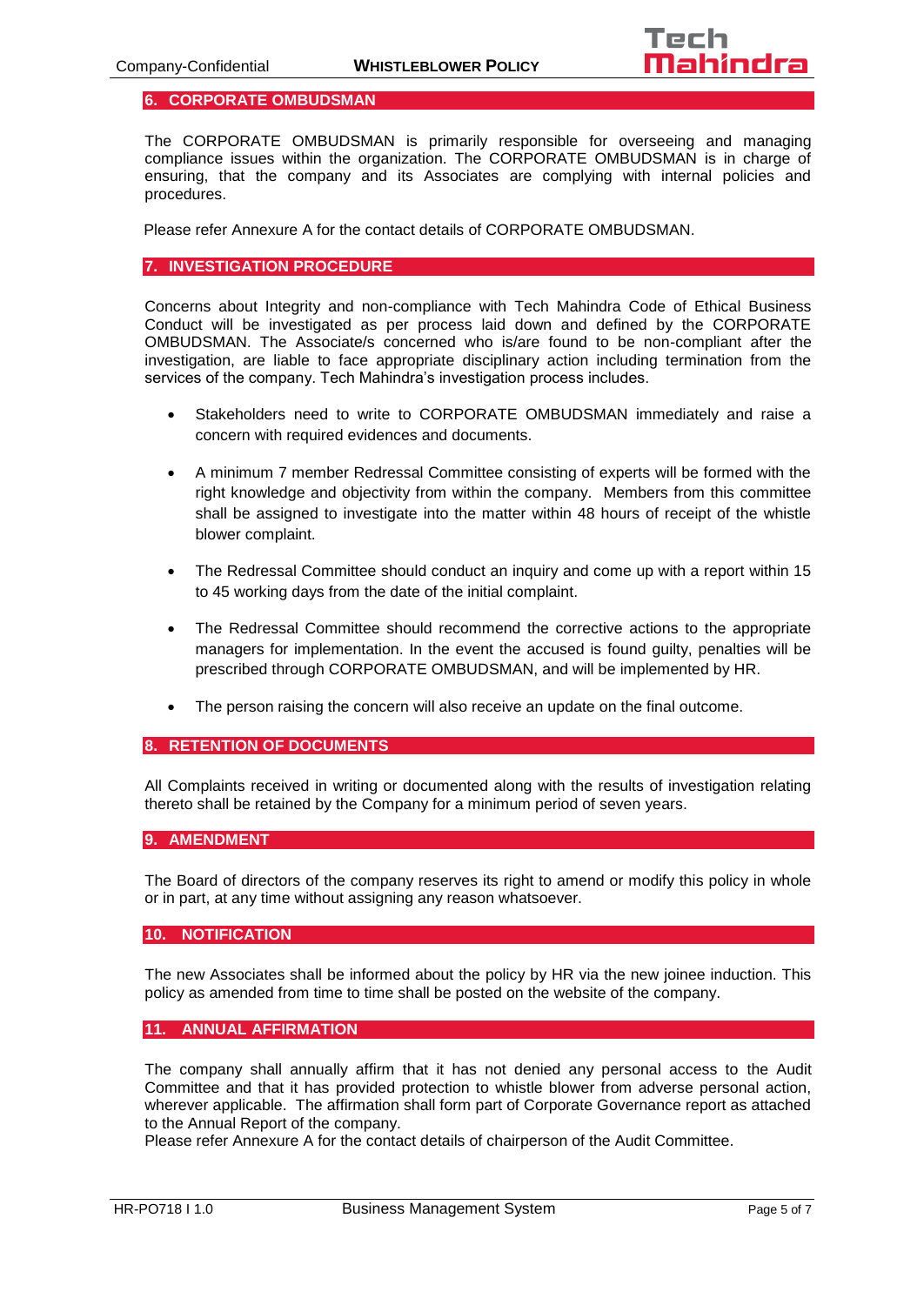# <span id="page-5-0"></span>**12. ROLES AND RESPONSIBILITIES**

## **Stakeholders:**

- 1. Bring to attention of the company, any improper practice they may be aware of at the earliest. Although they are not required to provide proof, they must have sufficient cause for concern.
- 2. Co-operate with investigating authorities, while maintaining full confidentiality.
- 3. The intent of the policy is to bring genuine and serious issues to the forefront and it is not intended for petty complaints. Malicious allegations by Associates can result to disciplinary action.
- 4. A whistle blower has the right to protection from retaliation. But this does not extend to immunity for complicity in the matters that are the subject of the allegations and investigation.
- 5. In the event of exceptional cases, where the whistle blower is not satisfied with the outcome of the investigation carried out by the CORPORATE OMBUDSMAN, s/he can make a direct appeal to the Chairman of the Audit Committee of Tech Mahindra

## **Corporate Ombudsman:**

- 1. Ensure that the policy is being implemented.
- 2. Ascertain prima facie the credibility of the charge. If initial enquiry indicates further investigation is not required, close the issue.
- 3. Document the initial enquiry
- 4. Where further investigation is indicated, carry this through appointing a Redressal Committee if necessary.
- 5. Provide quarterly reports to the Board of directors with a copy to CEO and Head  $-$  HR.
- 6. Acknowledge receipt of concern to the complainant, thanking him/her for initiative taken in upholding the company's business conduct standards
- 7. Ensure that necessary safeguards are provided to the complainant.

# **Redressal Committee:**

- 1. Conduct the enquiry in a fair and unbiased manner.
- 2. Ensure complete fact-finding.
- 3. Maintain strict confidentiality.
- 4. Decide on the outcome of the investigation, whether an improper practice has been committed and if so by whom.
- 5. Recommend an appropriate course of action and suggest disciplinary action, including dismissal, and preventive measures.
- 6. Record minutes of the committee deliberations and document the final report.
- 7. Submit the final report to CORPORATE OMBUDSMAN.

**CEO:**

- 1. Table the quarterly reports from the CORPORATE OMBUDSMAN with the Statutory Board.
- 2. Ensure necessary actioning of recommendations of the CORPORATE OMBUDSMAN/Committee.
	- Provide full co-operation to the investigation team.
- 3. Be informed of the outcome of the investigation.
- 4. Accept the decision of the CORPORATE OMBUDSMAN.
- 5. Maintain strict confidentiality